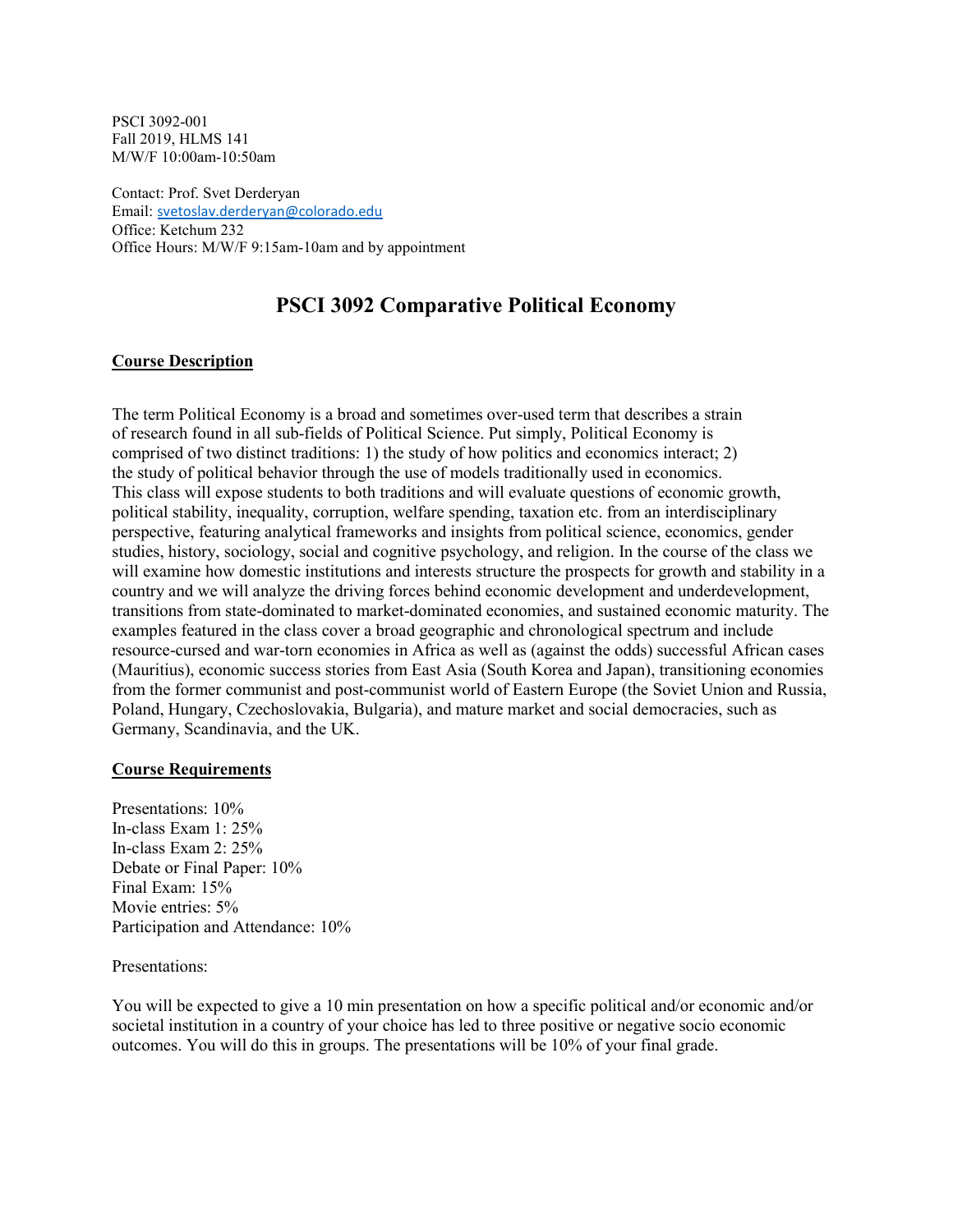These are group presentations. You have to meet with your group and organize how your group will make its argument. You will be receiving a single grade for the group, so each of you has an interest in making sure the group does well. One of you will email me the group's powerpoint on the day it is due and cc all group members. I will reply all with your grade.

The fact that you should physically meet and work together in a group is perhaps one of the most important elements of the assignment. If all of you communicate only online, divvy up the work, do your own part, and then throw everything together the day of the presentation and do not practice delivering together a cohesive argument, these presentations will not turn out to be very good. Also, I can always tell if people have practiced together ahead of time.

To incentivize you to live up to this key expectation of the assignment - namely that you meet and work physically together, I am REQUIRING you to start your ppt by including 1-2 photos of your group working together on the presentations taken with someone's smart phone!

### Exams:

There will be three exams in this class. The midterms are not cumulative and will focus on the first and second major topics of the class: The Political Economy of Development and Underdevelopment and The Political Development of Communism and Post-communist Transitions. The final will be cumulative and will feature questions from all sections of the class including the third and final one - the Political Economy of Advanced Industrialized Democracies. Each midterm will be 25% of your final grade, while the final will be 15%.

#### Debate:

We will have an in-class Oxford style debate in the end of the semester with two panels arguing two opposing perspectives on whether states or international institutions, such as the IMF, the World Bank, the EU etc, are better equipped to spur growth and development. The 6 volunteers in the debate will be exempt from having to write a final paper for the course but will write and submit outlines of their arguments (talking points). The rest of the class will try to make at least one valuable contribution to the debate. The debate will be 10% of your final grade and will take place on the day before the last day of this class.

The two teams will be evaluated over the following criteria: 1. info/facts, 2. analysis/critical thinking, and 3. style of delivery/persuasion. The team that ends up winning the debate will receive a 5% bonus to their team grade.

#### Final Paper:

You are expected to write one 6-page paper focusing on two developing or developed countries and explaining what institutions have been responsible for their growth or lack thereof. 10% of the final grade, due Dec 11<sup>th</sup>.

#### Movie Entries:

We will see a number of documentaries in this class. You are responsible to submit two short reactions (max 1 page single spaced) to two documentaries of your choice connecting your impressions with the class readings. These documentaries serve an important goal – to demonstrate the real world applications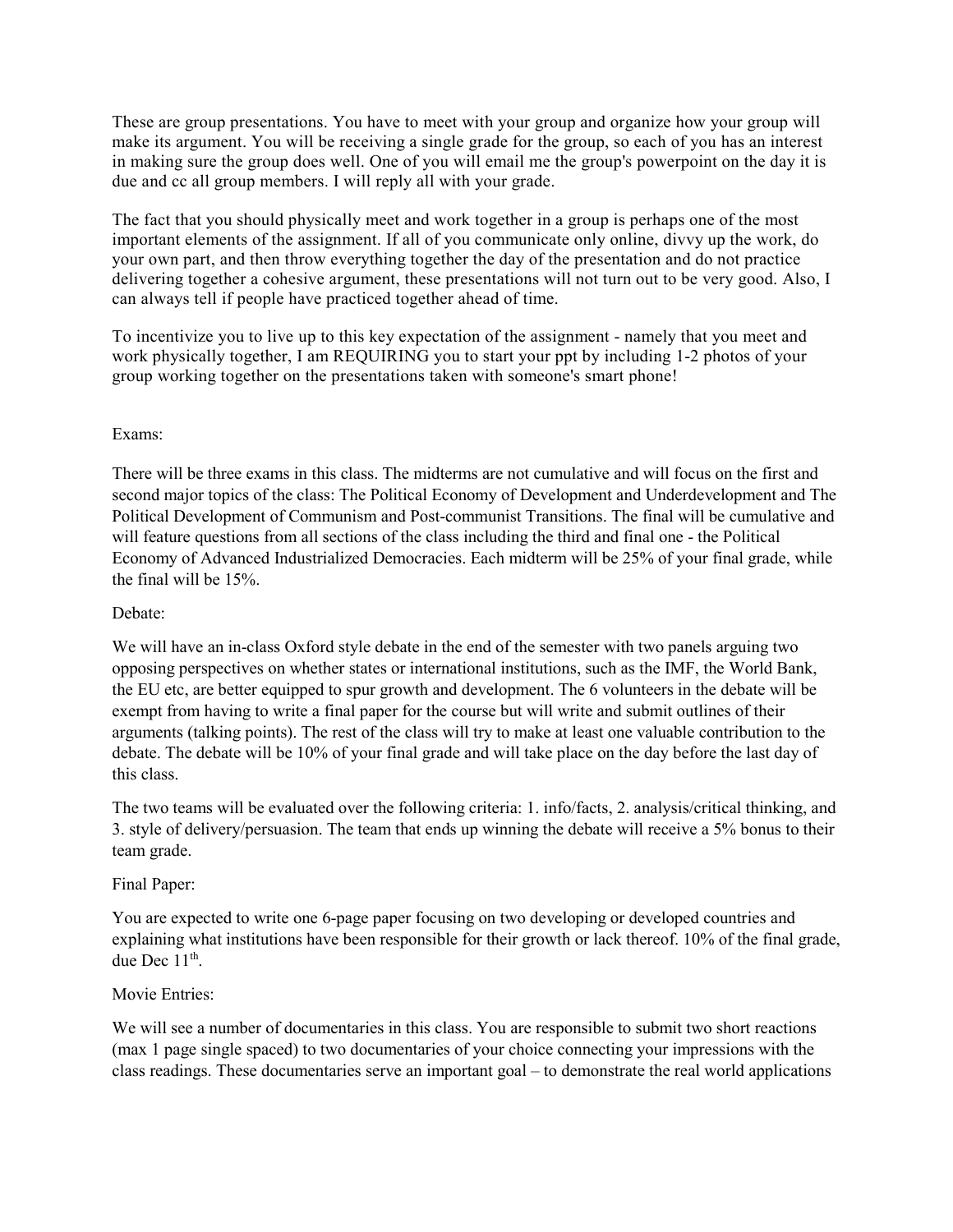of the theories and concepts we will be discussing in class. You will submit these in a single word document whenever you have completed the two reaction entries but before Nov 22nd.

Attendance and Participation:

Many of the lectures will be presented in a style that will give plenty of opportunities for in-class participation to the students. The frequency and quality of your comments, as well as your attendance, will shape your final participation grade. If we have one or several pop quizzes in class, those will also factor in your participation grade.

I will grade your work on the following (standard) scale.

|              |        | $B+$           | 87-89 | $C+$         | 77-79 | $D+$ | 67-69 |          |
|--------------|--------|----------------|-------|--------------|-------|------|-------|----------|
| $\mathbf{A}$ | 94-100 | $\overline{B}$ | 83-86 | $\mathbf{C}$ | 73-76 | D    | 63-66 | $0 - 59$ |
| $A -$        | 90-93  | $B-$           | 80-82 | $C-$         | 70-72 | D-   | 60-62 |          |

## **Required Readings**

All required readings in the course schedule, are available electronically, either through **D2L** or directly **ONLINE**

A few suggested additional news sources are listed below:

- □ *The Financial Times* (British daily newspaper with quality information)
- $\Box$  *The Economist* (weekly British news magazine with a good comparative perspective)
- $\Box$  *De Spiegel* (popular German news magazine with online content available in English)
- *The New York Times* (decent coverage of various regions across the world)

# **Original Work + Honor Code**

It is expected that all work you do in this course represents original work not previously or simultaneously handed in for credit in another course. All work for this course falls under the University's Honor Code.

## **Questions and Absences**

If you have questions about the course, please come see me after class or during office hours. In general I will not be able to answer substantive questions over email. If you have to miss class on the day of an exam, then you must write and explain beforehand in all but the most unusual circumstances. Attendance is required.

## **Course Schedule**

## **The Political Economy of Development and Underdevelopment**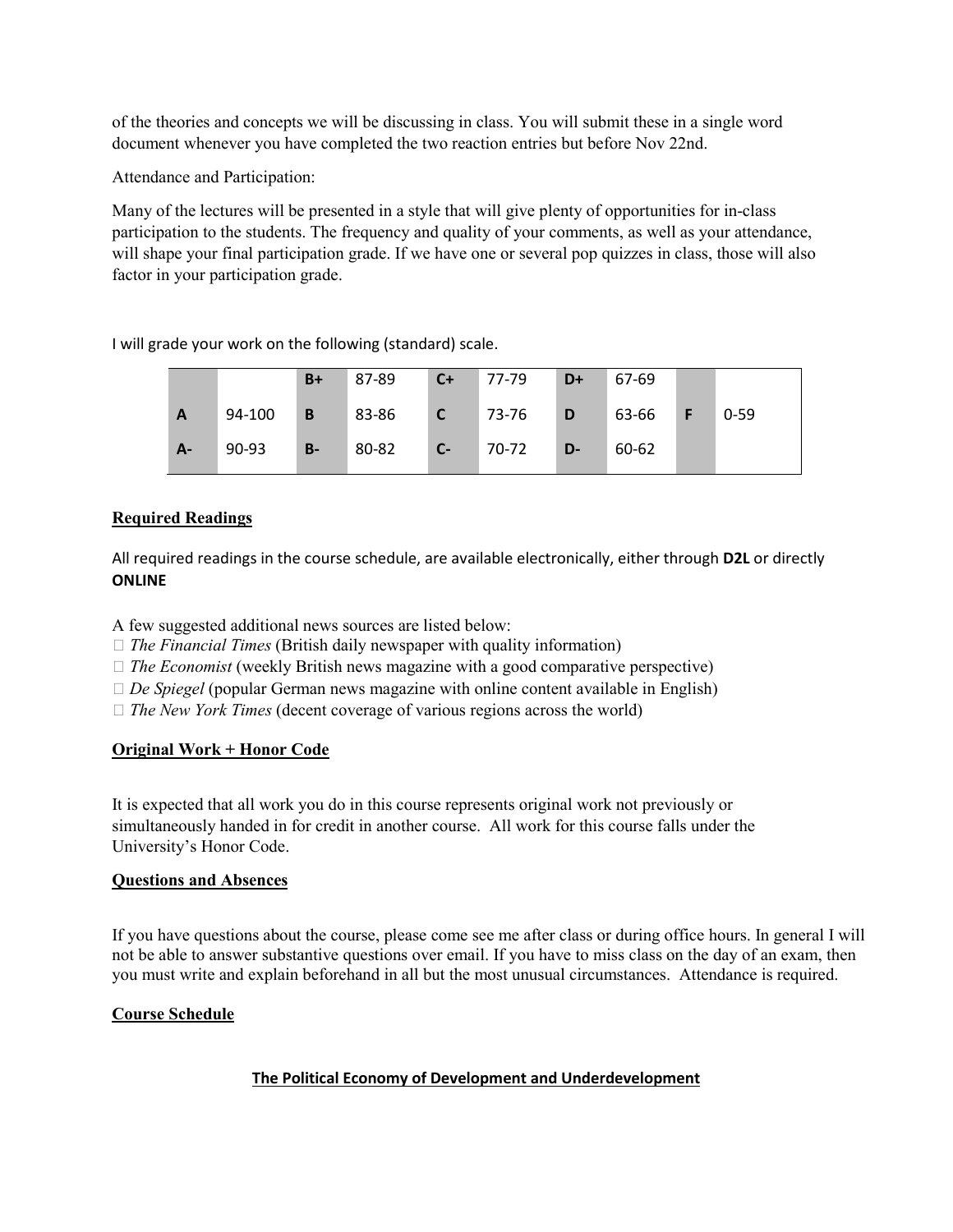- 1. **Aug 26 Introduction and Expectations**
- 2. **Aug 28 What is political economy** O'Neill, Patrick. 2010. Essentials, Chapter 4
- 3. **Aug 30 The Political Economy of Development**: Samuels, David. 2012. Chapter 11
- 4. **Sept 4 The Political Economy of Development**: Samuels, David. 2012. Chapter 11
- 5. **Sept 6 Democracy and State Power as engines for development. Democracy: What is the evidence?** - Przeworski, A and Limogni, F. 1997. "Modernization: Theories and Facts," *World Politics*
- *6.* **Sept 9 Democracy and State Power as engines for development. The value of state institutions** – Olsen, M. 1996. "Why some countries are rich, and others poor?" *Journal of Economic Perspectives*
- 7. **Sept 11 African Economies in Crisis** Van der Walle, N. 2001. *African Economies and the Politics of Permanent Crisis*. Introduction, available on google books.
- 8. **Sept 13 Solutions to Underdevelopment: The case of Mauritius** Subramanian, A. 2001. "Who can explain the Mauritian Miracle?" IMF working paper.
- 9. **Sept 16 How to rob Africa** <http://topdocumentaryfilms.com/how-to-rob-africa/>
- 10. **Sept 18 How to rob Africa 2**
- 11. **Sept 20 The theory and evidence behind the Resource Curse** Extensions: civil war opportunities and motivations – "Why Natural Resources Are a Curse on Developing Countries and How to Fix It" The Atlantic. 2012; and "When are natural resources bad for growth?" Microeconomics. 2013.
- 12. **Sept 23 BBC the curse of oil** <http://topdocumentaryfilms.com/the-curse-of-oil/>

Recommended:

Ross, Michael, 2015. "What have we learned about the Resource Curse?" <https://www.sscnet.ucla.edu/polisci/faculty/ross/papers/articles/Ross%20-> %20What%20have%20we%20learned%20ARPS%202015.pdf

Michael Ross on the oil curse: [https://www.youtube.com/watch?v=y7ESq\\_O3Odw](https://www.youtube.com/watch?v=y7ESq_O3Odw)

- 13. **Sept 25 BBC the curse of oil** 2
- 14. **Sept 27 The myth and reality of the Asian Success?** Wade, R. 1992. *East Asia's Economic Success: Conflicting Perspectives, Partial Insights, Shaky Evidence*
- 15. **Sept 30 Secrets behind South Korea's economic success** <https://www.youtube.com/watch?v=bJ0hMr5TSkI>
- 16. **Oct 2 Midterm1**

**The Political Economy of Communism and Post-communist Transitions**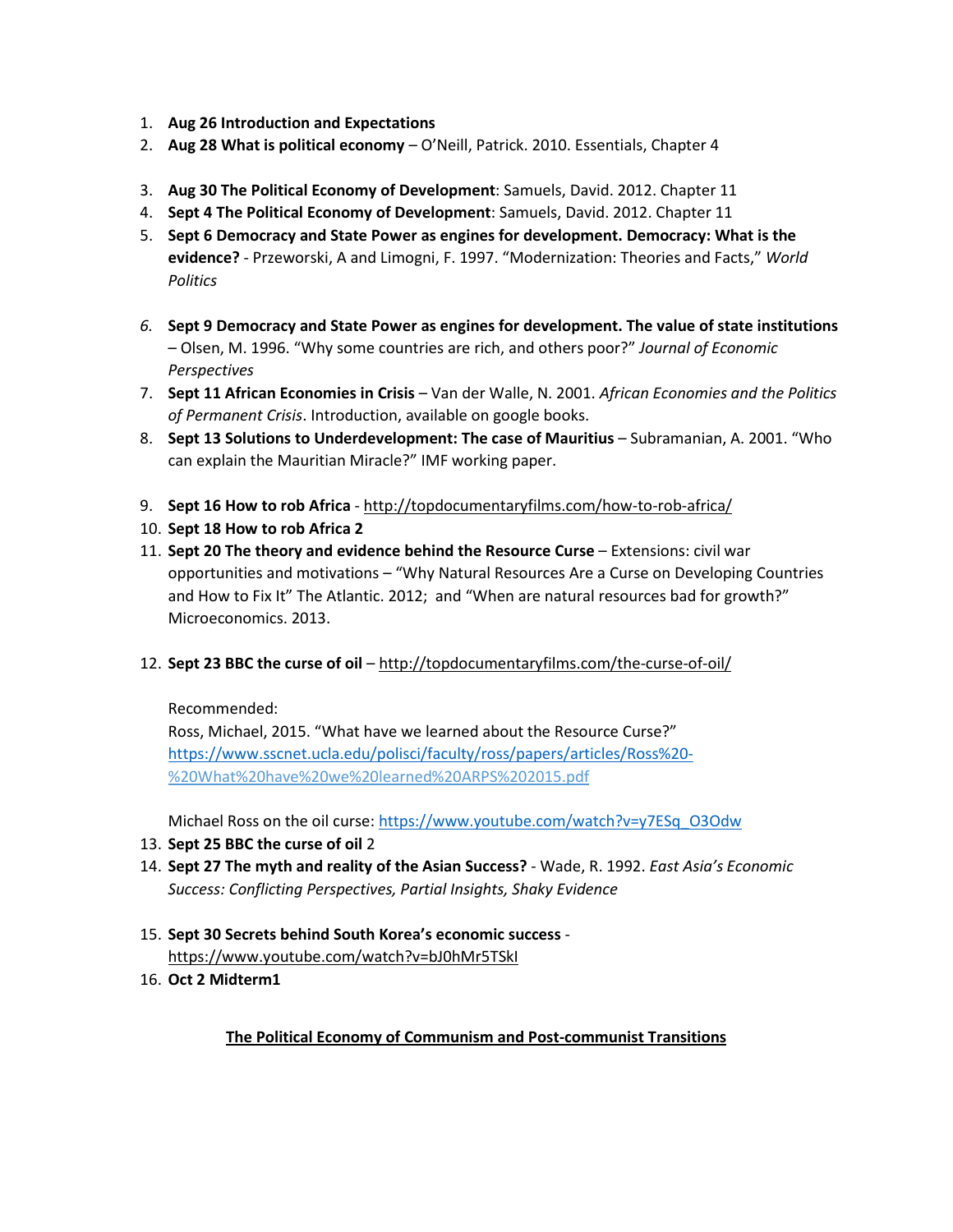- 17. **Oct 4 The Political Economy of Communism – from Marx to Stalin** O'Neill, P. 2010. Essentials, Chapter 8
- 18. **Oct 7 The Political Economy of Communism – from Marx to Stalin**
- 19. **Oct 9 The Post-communist Transition of Eastern Europe: shock therapy in liberal and illiberal democracies** - Vachudova, *Europe Undivided,* Intro (online) + Illiberal Regimes and the Leverage of the EU
- 20. **Oct 11 The Post-communist Transition of Eastern Europe: shock therapy in liberal and illiberal democracies** - - Vachudova, *Europe Undivided,* Intro + Illiberal Regimes and the Leverage of the EU
- 21. **Oct 14 The Post-communist Transition of Eastern Europe: shock therapy in liberal and illiberal democracies** - Vachudova, *Europe Undivided,* Intro + Illiberal Regimes and the Leverage of the EU
- 22. **Oct 16 Transition Complete? The Application and Acceptance to the EU -** "In the Nick of Time: Survey of EU enlargement." *The Economist* (28 Mar 2008).

Barnes, I. & P. Barnes. 2010. "Enlargement." In European Union Politics, 3rd ed., eds. M. Cini & N. Perez-Solorzano Borragan. New York: Oxford UP, 418-435. Moravcsik, A.; M. Vachudova. 2003. "National Interests, State Power, and EU Enlargement," East European Politics and Society 17: 42-57.

- 23. **Oct 18 Transition Complete? The Application and Acceptance to the EU -** "In the Nick of Time: Survey of EU enlargement." *The Economist* (28 Mar 2008).
- 24. **Oct 21 The Bulgarian Transition**: Bulgaria the long revolution <https://www.youtube.com/watch?v=iYzp778OEyo>
- 25. **Oct 23 The Bulgarian Transition 2 TBD**
- 26. **Oct 25 How did the EU tackle the impediments to economic liberalization: the case of corruption** - Pop-Eleches, Grigore and Philip Levitz (2010). Why No Backsliding? The EU's Impact on Democracy and Governance Before and After Accession. Comparative Political Studies 43: 457.
- 27. **Oct 28 How did the EU tackle the impediments to economic liberalization: the case of corruption** - Pop-Eleches, Grigore and Philip Levitz (2010). Why No Backsliding? The EU's Impact on Democracy and Governance Before and After Accession. Comparative Political Studies 43: 457.
- 28. **Oct 30 Corruption in Eastern Europe and FDI – how did FDI spur economic growth despite rampant corruption?** - Bevan, A., Estrin, S., Grabbe, H. (2001). "The Impact of EU Accession Prospects on FDI Inflows to Central and Eastern Europe". Policy Paper, ESRC "One Europe or Several?"
- 29. **Nov 1 Corruption in Eastern Europe and FDI – how did FDI spur economic growth despite rampant corruption?** - Bevan, A., Estrin, S., Grabbe, H. (2001). "The Impact of EU Accession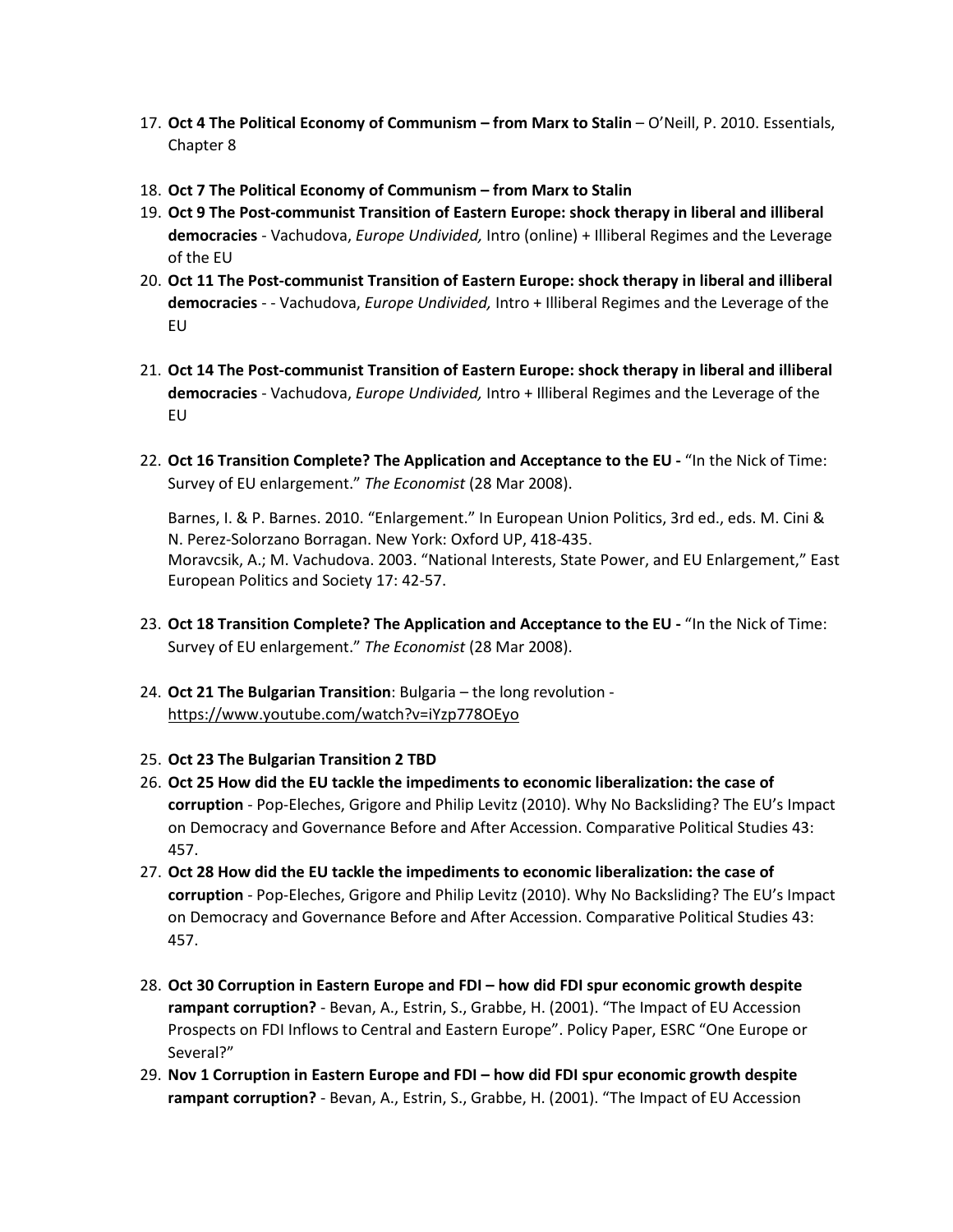Prospects on FDI Inflows to Central and Eastern Europe". Policy Paper, ESRC "One Europe or Several?"

30. **Nov 4 Midterm 2**

#### **The Political Economy of Developed Industrial Democracies**

- 31. **Nov 6 Welfare state** Esping-Anderson, G. 1990. *The Three Worlds of Welfare Capitalism*. Princeton: Princeton UP, 9-34
- 32. **Nov 8 Welfare state** Esping-Anderson, G. 1990. *The Three Worlds of Welfare Capitalism*. Princeton: Princeton UP, 9-34.
- 33. **Nov 11 Paper and Debate Presentation**
- 34. **Nov 13 Comparing Healthcare systems** Movie Showing: Sick around the world
- 35. **Nov 15 Healthcare cont'd TBD**
- 36. **Nov 18 In class Presentations**
- 37. **Nov 20 In class Presentations**
- 38. **Nov 22 Varieties of Capitalism** Marzinotto, B. 2011. "Economic Governance and Varieties of Capitalism." In *Europe Today*, 4th ed., eds. R. Tiersky & E. Jones. NY: Rowman & Littlefield, *only*  303-17.

**Movie ENTRIES DUE!**

**Thanksgiving Break Nov 25-29**

- 39. **Dec 2 Varieties of Capitalism** Marzinotto, B. 2011. "Economic Governance and Varieties of Capitalism." In *Europe Today*, 4th ed., eds. R. Tiersky & E. Jones. NY: Rowman & Littlefield, *only*  303-17.
- 40. **Dec 4 Welfare State Retrenchment** Pierson, "Post-industrial Pressures on the Mature Welfare States

**Gender and the Welfare State** - Orloff, "Gender in the Welfare State" **New Social Risks** - Sainsbury, *Gender and Welfare State Regimes,* Chapter 8 (Gender, Policy Regimes, and Politics)

- 41. **Dec 6 European Economic and Monetary Integration from the EEC through SEA and Maastricht to the crisis** - Verdun, A. 2010 . "In *European Union Politics*, 3rd ed., eds. M. Cini & N. Perez-Solorzano Borragan. New York: Oxford UP, 324-39.
- 42. **Dec 9 - Debate**
- 43. **Dec 11 – Review**

**Final Exam – Sun, Dec 15: 7:30pm-10:00pm**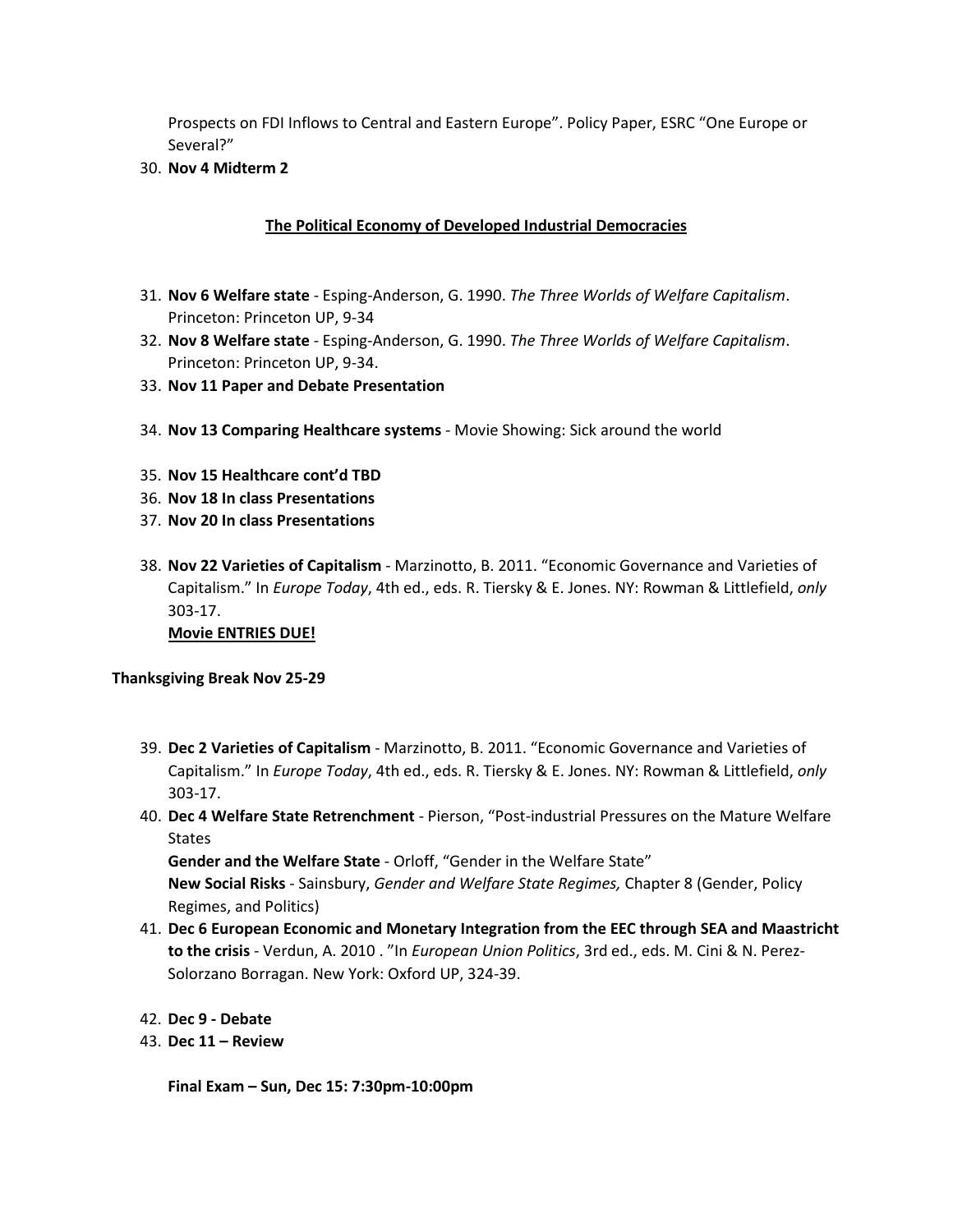# **A few final points:**

# Accommodation for Disabilities

If you qualify for accommodations because of a disability, please submit your accommodation letter from Disability Services to your faculty member in a timely manner so that your needs can be addressed. Disability Services determines accommodations based on documented disabilities in the academic environment. Information on requesting accommodations is located on th[e Disability Services website.](http://www.colorado.edu/disabilityservices/students) Contact Disability Services at 303-492-8671 or [dsinfo@colorado.edu](mailto:dsinfo@colorado.edu) for further assistance. If you have a temporary medical condition or injury, see [Temporary Medical Conditions](http://www.colorado.edu/disabilityservices/students/temporary-medical-conditions) under the Students tab on the Disability Services website.

# Classroom Behavior

Students and faculty each have responsibility for maintaining an appropriate learning environment. Those who fail to adhere to such behavioral standards may be subject to discipline. Professional courtesy and sensitivity are especially important with respect to individuals and topics dealing with race, color, national origin, sex, pregnancy, age, disability, creed, religion, sexual orientation, gender identity, gender expression, veteran status, political affiliation or political philosophy. Class rosters are provided to the instructor with the student's legal name. I will gladly honor your request to address you by an alternate name or gender pronoun. Please advise me of this preference early in the semester so that I may make appropriate changes to my records. For more information, see the policies on [classroom](http://www.colorado.edu/policies/student-classroom-and-course-related-behavior)  [behavior](http://www.colorado.edu/policies/student-classroom-and-course-related-behavior) and th[e Student Code of Conduct.](http://www.colorado.edu/osccr/)

# Honor Code

All students enrolled in a University of Colorado Boulder course are responsible for knowing and adhering to the Honor Code. Violations of the policy may include: plagiarism, cheating, fabrication, lying, bribery, threat, unauthorized access to academic materials, clicker fraud, submitting the same or similar work in more than one course without permission from all course instructors involved, and aiding academic dishonesty. All incidents of academic misconduct will be reported to the Honor Code [\(honor@colorado.edu\)](mailto:honor@colorado.edu); 303-492-5550). Students who are found responsible for violating the academic integrity policy will be subject to nonacademic sanctions from the Honor Code as well as academic sanctions from the faculty member. Additional information regarding the Honor Code academic integrity policy can be found at the [Honor Code Office website.](https://www.colorado.edu/osccr/honor-code)

# Sexual Misconduct, Discrimination, Harassment and/or Related Retaliation

The University of Colorado Boulder (CU Boulder) is committed to fostering a positive and welcoming learning, working, and living environment. CU Boulder will not tolerate acts of sexual misconduct (including sexual assault, exploitation, harassment, dating or domestic violence, and stalking), discrimination, and harassment by members of our community. Individuals who believe they have been